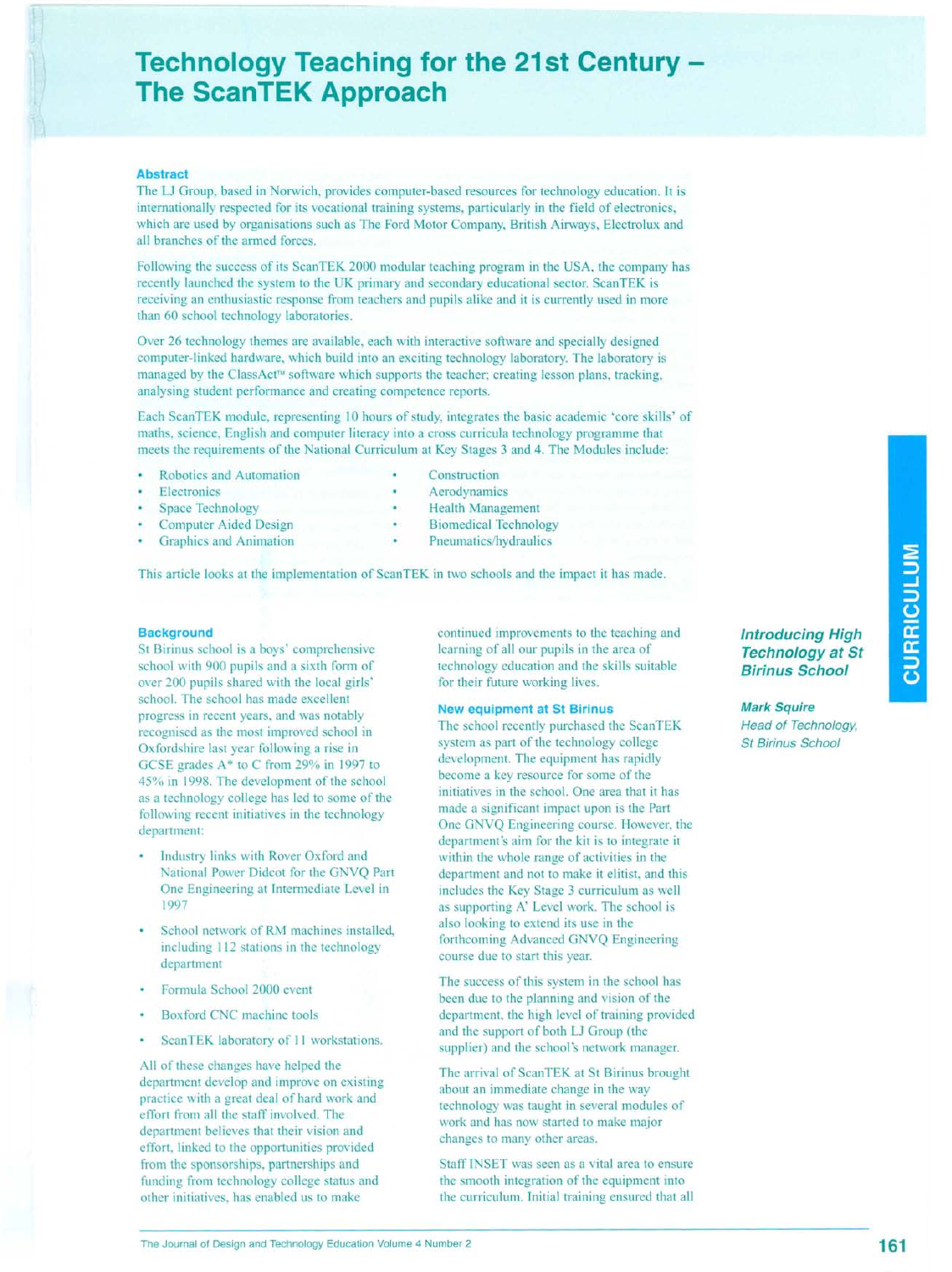staff had a basic understanding of the system's use and methodology, and was soon followed up by a more advanced course for those who would be using the system on a regular basis.

Planning was a key area in the development of the system and the department had a clear vision as to how the system would be used. Following detailed research into the system, which included a visit to a school that already had the equipment, the department had the insight required to enable us to begin preparing our own modules almost as soon as the system was installed.

One of the reasons for this immediate development of our own modules was the need to make full use of the system across the department's work. Our newly equipped classroom was seen as one of the central areas of the department's development as a technology college, and therefore the need to integrate the benefits to the wider teaching and learning of pupils was always a key requirement.

The selection of which modules the school would purchase was seen as vital if the equipment was going to be successful in our aims. The department took the position of building on current strengths as well as developing on weaknesses in the existing curriculum, and the final aim was to introduce the kind of high technology equipment that most schools can only dream of. These 'Hi-Tech' modules had the advantage of offering the kind of technology that makes the equipment a key motivator for all pupils, as well as helping the department launch the school as a cutting edge centre of excellence to local industry and fellow schools.

Once the system had been installed and the staff had been trained, we had an even clearer picture of the system's capabilities and potential for future development. The initial step was to introduce the ScanTEK modules as well as customising some of our own existing modules into the ScanTEK style. This had two key advantages:

- 1. the ScanTEK modules are fully equipped and can be run from day one with little additional work from the staff
- 2. by introducing our existing work to the new style and method it enabled staff to see the advantages of the management system and to see how it might be used to develop and build on our existing good practice.

This process of integration has enabled the staff involved to question and review their current methods of teaching and delivery and seek new and more advanced methods to be

used in the classroom. The introduction of this new system has helped the department take forward their work in new areas, and has brought about a greater level of sharing ideas and resources. This is vital if those involved are going to react to the challenge of teaching an ever changing subject and continually evolve to include the best and most suitable of the new technology available today.

# **Developing a new module (or adapting existing work)**

It was essential to complete an audit of current practice and existing resources before we started the detailed process of adapting our existing modules to fit the new equipment. We needed to be clear as to our aims for the future, including the wider teaching in the department.

The importance of maintaining varied teaching methods and styles used by different staff was seen as a vital area to be continued and extended upon. The need for a range of methods to be used to introduce and teach the ScanTEK modules to ensure variety for both staff and pupils was also seen as an area for continued monitoring.

Staff specialism was an important area as the department started to develop more cutting edge materials. It was clear that staff needed ownership of their areas to ensure that they could develop and strengthen their own teaching. It was therefore clear that some staff would specialise in the new system and feedback their developments to the rest of the department as they learnt and developed their new skills. This is linked to the fact that it is clear that for the pupils to achieve their best they need a member of staff who can teach their specialism to the full and avoid the difficulties of staff trying to teach areas where they may have limited knowledge. This led to a natural selection within the department for those who had a clear need for this style of work and those who could develop the ScanTEK system.

Throughout this work access to ScanTEK is as open as possible to ensure maximum use by pupils throughout the week, especially at lunch time and after school. This has helped to maintain the enthusiasm of pupils and has frequently helped pupils to reach new levels of understanding.

Pupil training took place almost immediately after the installation of the equipment and clearly illustrated to staff the benefit of the high quality training they had received. It would have been easy for the staff to feel overawed by the amount of equipment, knowledge and management required to run the modules. This was overcome by launching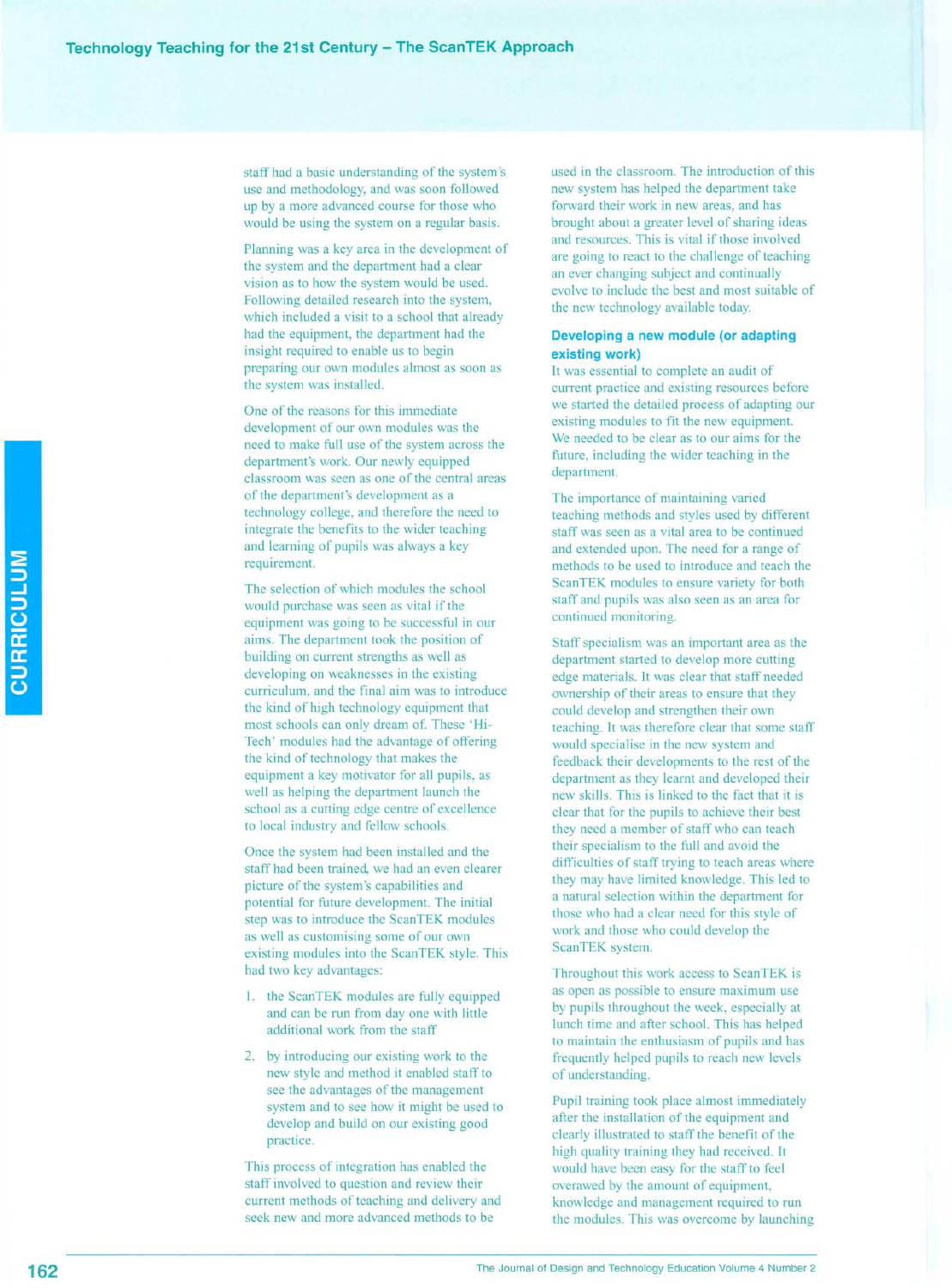the system as quickly as possible and therefore allowing staff to see how the system could be managed. Pupils were introduced to the system via an ICT style module teaching basic computing skills such as word processing, importing graphics and researching from a CD source. This training also included questions linked to the central management machine and enabled staff to monitor the work of pupils both during and after lessons, and had the added benefit of targeting those either in need of help and support or extension tasks to challenge the more able. Once this training module was completed the pupils had the dual benefit of increased ICT skills as well as the working knowledge required of how to use the ScanTEK system.

#### **Building a working module**

The department had a clear idea as to the additional modules to add to the extensive range that had been purchased. The most important consideration in the early days was to make sure we built on our strengths across the department and linked to the existing areas of good practice.

This had two advantages:

- I. We were building on firm foundations, a well as on teachers' familiarities. Therefore the new equipment would be seen as a useful tool to deliver existing work in a new and imaginative way. Also, the fact that the strengths of the management system would enable teachers to use the marking, assessment and monitoring features of the system to help record the work of each pupil.
- 2. Pupils could see how the new technology was enhancing their work and adding a new dimension to their lessons. This has helped to bring an even greater level of motivation to many classes and has made the modules even more popular.

Well planned implementation was vital to ensure that our modules could match the detail and level of professionalism that the Scan TEK system offers. Staff worked extremely hard to adapt and develop existing schemes of work to fit the new style. One of the advantages we had was the fact that most of our work was already produced on computer as this limited the time consuming job of reproducing work in a new format. It was just a case of cutting and pasting additional sections in to ensure a smooth progression by pupils. Additional benefits of being a technology college had brought us a school network with Internet, digital cameras, scanners and shared work areas to enable us

to integrate and share the wide and varied sources of information with staff and pupils.

A clear perspective of our aims was vital during this development work as the new technology could easily have made this task a never ending chase for more detailed and advanced material. We knew what we needed to teach our curriculum successfully and more importantly, we knew what appealed to our students and how to get the best from them. This enabled us to focus on the end need of this development which was a working module that covered the required topics in a clear and logical way and enhanced both the teaching and learning of the subject.

# **Future developments**

The importance of a ScanTEK laboratory to a department can vary widely depending on the other resources and facilities available in the school. However, at St Birinus we were determined to make sure that the ScanTEK laboratory would become a key area for the teaching, learning and delivery of technology throughout the education of our pupils.

To ensure that this vision was possible we had to have a clear plan from day one as to the way the system would develop for us. This has been carried through since the installation and integration of the system, and has enabled us to look to the future with an ever increasing range of ideas and possibilities.

Below is a list of just a few ideas the department has for future development:

- computer based workbooks are seen as an ideal way to integrate the ICT skills our pupils will require for their future, as well as ensuring the full use of the skills the pupils learn during their training on the system
- the technology department at St Birinus has been keen to link with other departments and show the system's capability to others as well as offering them the opportunity to learn about the system's unique facilities for recording, assessing and monitoring pupils' work
- the department is looking into Key Stage 4 developments and possible GCSE and GNVQ work that can be linked to the existing modules
- links between ScanTEK modules is an area that can enable pupils to produce unique projects, as well as providing more able pupils with the opportunity to extend their work beyond the normal tasks and to launch their imagination with the help of some of the most high tech equipment currently available.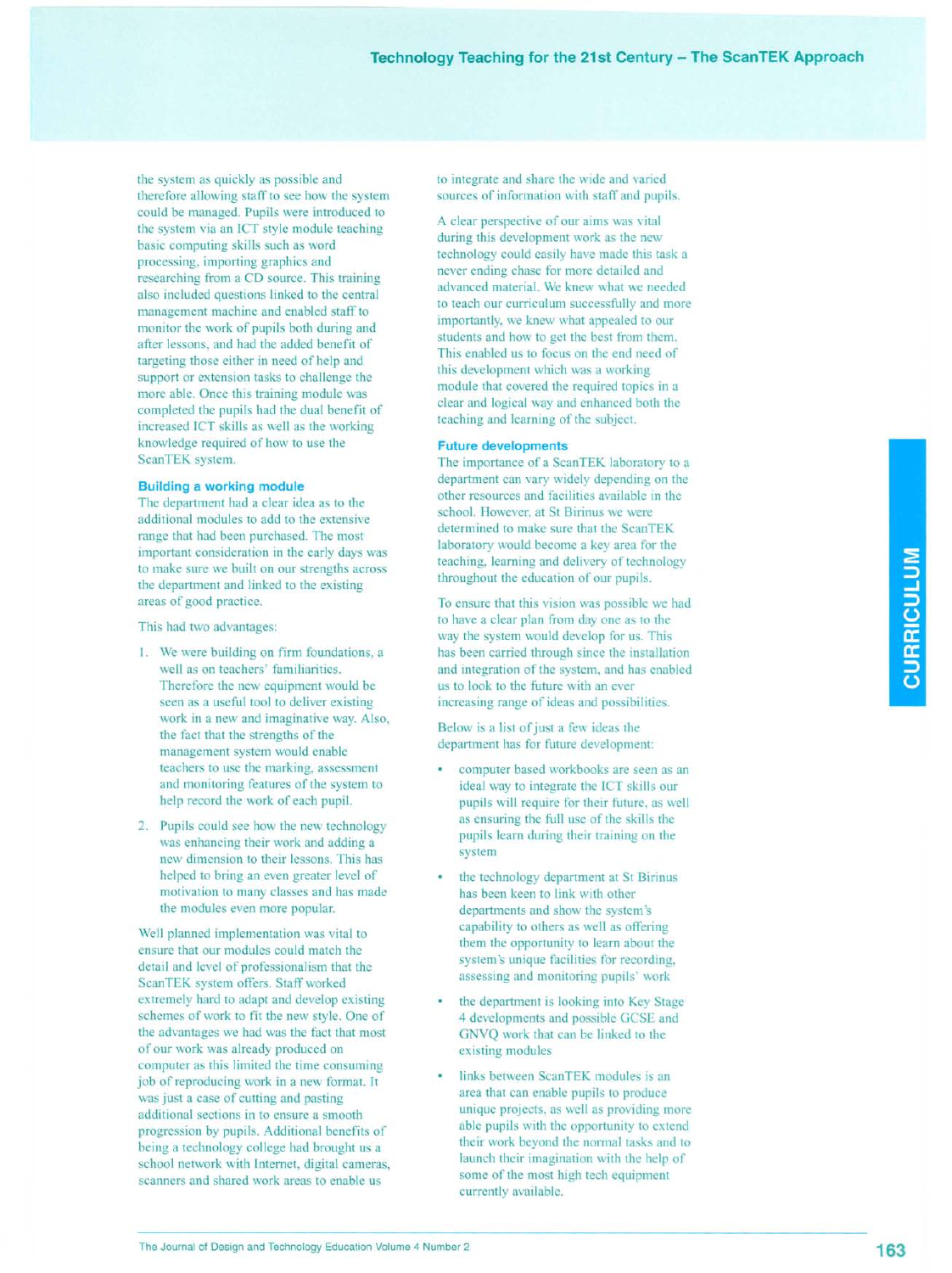# Technology Teaching for the 21st Century - The ScanTEK Approach

# *Westlands High School*

*Marc Morris, Head Teacher and Roger Tyrie, Head of Manufacturing and Electronics Technology*

Westlands High School, Congleton in Cheshire installed a new technology laboratory over a year ago. Here they comment on their experiences and their reasons for adopting the ScanTEK approach to technology teaching.

'Technology is a crucial part of a pupil's education and one that every child should experience.'

**Comments Marc Morris:** 

'I believe that we are now entering the third industrial age - where the first was coal based, and the second gas, electricity and oil based, and the third is the silicon age. Technology is having a profound effect on people's lives and we in schools have a crucial role in preparing pupils for the third industrial age and its social consequences.'

Westlands was a girls' grammar school until the 1970s. The school is now <sup>a</sup> mixed **II** to 18 high school with 690 pupils on roll. In 1997, the school gained technology college status and has invested in a range of developments, each with an information technology focus. The ScanTEK 2000 technology laboratory is one of these.

The school's mission has been to invest in projects that add the highest value to the quality of the children's learning. Over a year ago the school invested in a technology laboratory and it is an outstanding example of how technology, as a taught discipline, can raise its own profile in education. The staff are now working at the leading edge of what can be done in this subject, and education needs pioneers to develop what is possible with the limited resources that are available.

The school plays a vital role in preparing pupils for employment in modern manufacturing and industrial settings and equipping them with appropriate expectations of what employers want. By giving every child access to this technology the school is giving them the best possible start.

As part of Westlands' Technology College Development Programme it was important to make links with industry a part of the day-today curriculum. A local award scheme has been initiated with Siemens to reward students in technology who apply the greatest initiative in practical work. Airbags International has presented a real work-place product development problem and their staff use Westlands' IT facilities for their own human resource development programme.

Westlands has installed ScanTEK 2000 which provides a computer-supported environment

for teaching technology. It incorporates versions of real-world equipment that have been specially designed for school use. This offers pupils the unique opportunity to experiment with wind tunnels, rockets, magnetic levitation tracks, synthesised speech, computer controlled robots, hydraulics and pneumatic systems. Compute simulations, video and other resources are also included to provide an exciting, self contained learning experience.

Roger Tyrie, came late into teaching after a career in industry. He comments on the rationale for developing a technology laboratory:

'Our aim is to create an exciting learning environment in which students can develop their full potential. I believe we have done that by installing the ScanTEK room. Our experience is that children across the entire ability range can succeed. Student response and motivation has been excellent, we have children coming into the laboratory after lesson time to complete assignments, and we have achieved respect for the environment and equipment. We did a stock check before the summer holidays, and over the whole year only one module component went missing!'

'We have now notched up 2,000 hours of system use and have managed system expansion through local industry sponsorship. Zeneca Pharmaceuticals have been instrumental in providing funding for primary/secondary school partnership projects. As a result we were able to purchase the CNC technology module. This is an important issue for a technology college, as we actively seek links with industry.

An awareness of technology as a subject has been raised within the school. My role has changed from being an information giver to a roving consultant, getting directly involved with pupils and sharing their learning experiences. Other colleagues can see that the focus of technology has shifted away from the more traditional wood and metalwork to a high tech environment that exposes children to aspects of modern manufacturing methods.

We now also get many visits from other schools, which is amazing considering where we were just two years ago. It's a real boost, other people consuming in and seeing your pupils working. The interaction with other teachers has been a major plus as it creates opportunities to exchange ideas.